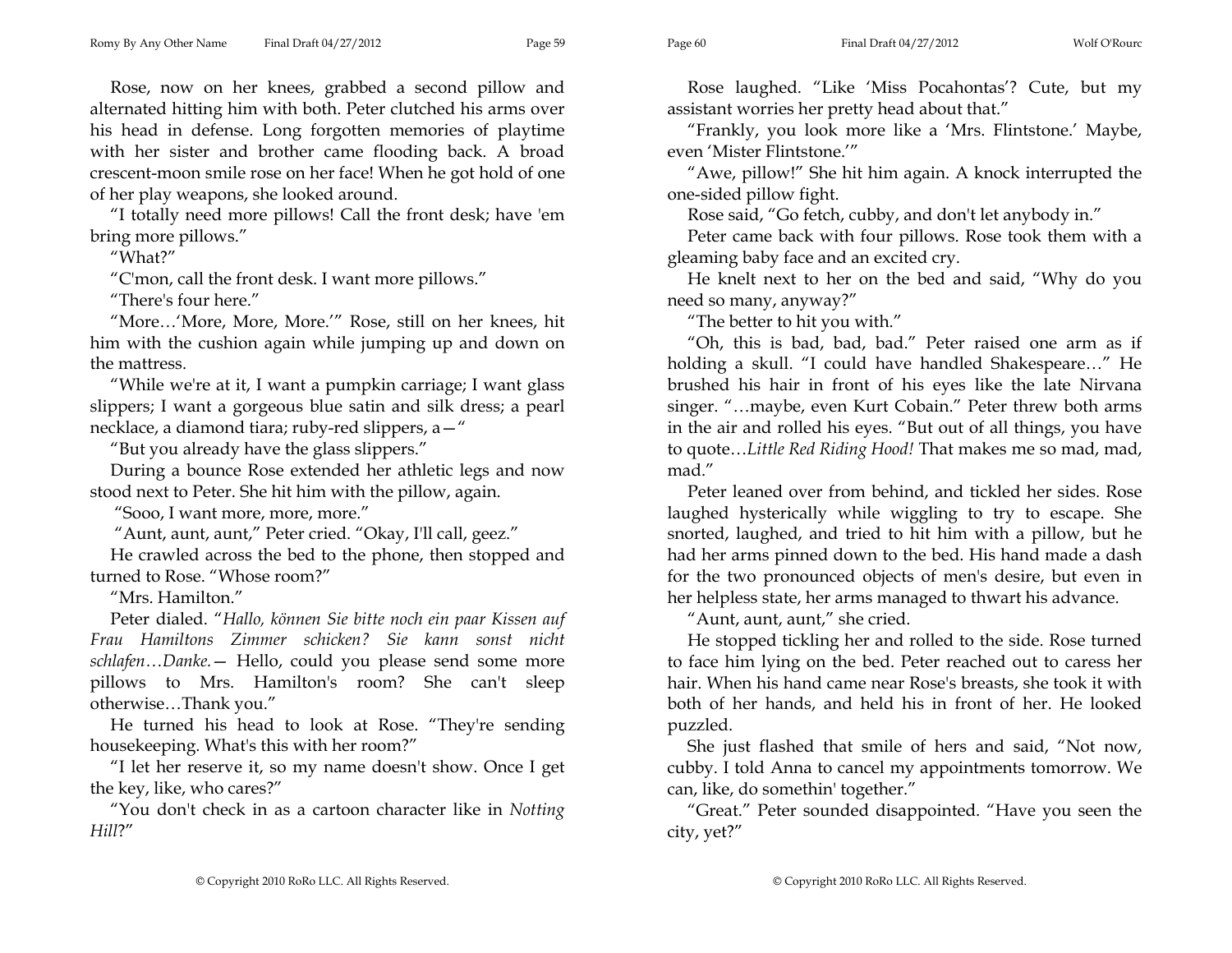"No."

"Then, I'll give you the grand free tour. We can…they have these tourist buses, number 100 and 200. I mean, they're like regular buses, but go the tourist routes, past all the big stuff."

Rose exclaimed indignantly, "I so can't go on a bus! Some creep will recognize me."

"But that's exactly the point. Who in their right mind is going to suspect the famous Rose O'Rourc on a bus? Wear that gaudy outfit of yours, and we'll look like a poor backpacker couple. Well, maybe, a backpacker with his mom."

"*You!*" Rose cried out, as she spanked him with the pillow. "Bad cubby, bad, bad, cubby. As punishment you have to, like, totally spill the beans. Berlin. Yourself. With music from your iPod. Here I am now, entertain me!"

She had entered his "Smells Like Teen Spirit" world, while her irresistible smile sucked him into her sphere.

Rose and Peter talked for hours about Berlin, him, her, movies, music, the world, and more movies. He cracked jokes. She laughed and told anecdotes from her movie shoots, like outtakes and bloopers.

## 1ء

Rose lay on her side, bracing herself with one knee. Her head rested on her arm. Peter sat on the edge of the bed next to her. His small iPod on the night stand playing songs in "shuffle" mode labored against the steady hum of the air conditioner. He was on a roll.

"So, you know, time is running out, so, Charlie throws the ball wide. And I am running, running, running, way past the end zone, and the ball's still high. So…" He laughed. "I jump backward, and I hit it, and the ball spins around in mid-air and drops in my hands, and…ha-ha…I'm flying over a mud puddle…ha-ha…"

Rose laughed, too.

"So I come down in this mud puddle…touchdown…haha…and mud flying…ha-ha…everywhere…"

Peter fell on his back. The two laughed and laughed. Then, both fell silent.

*What now?* Peter thought while staring at the smooth, offwhite ceiling. Time for goodbye. A sudden sadness took hold. He did not want to go. They had shared their souls like him and Natasha. And, he was stuck in the same situation like years ago, if not worse. Best friends. A shoulder to cry on. Nothing more.

*I told her I love her. What more does Natasha want?* 

His hand cautiously reached out for Rose again, and once more felt only the soft but cold bedspread. She had stayed an arm's length from him since the pillow fight. Might as well have been a league. Or a universe. Neukölln met Beverly Hills. Of course, it did not work. He could not compete. The sweat from his palms dampened the fluffy bedspread, as heat rippled through his body.

He knew about all her boyfriends. Tabloid papers relished in revealing details about them. The stories may have been made up, but Peter remembered the photographs. Tall, handsome, famous, young studs wearing the finest customtailored Italian clothes. How could he possibly join that parade? King or prince he was not. He would never amount to more than the cheap evening entertainment before someone else got to enjoy the sophisticated nightly dessert. What confidence and courage he had built up ebbed away.

Peter sat up and muttered, "I should go now, before the trains stop running."

The star's angeleyes would suck him in and make it too difficult to leave, so he stared instead at the fine texture of the gray carpet, disappointed and discouraged.

*This is not happening!* Rose thought. She looked at him, but the young man could not see her frightened expression. Panic set in. Rose was used to men swooning over her, courting her,